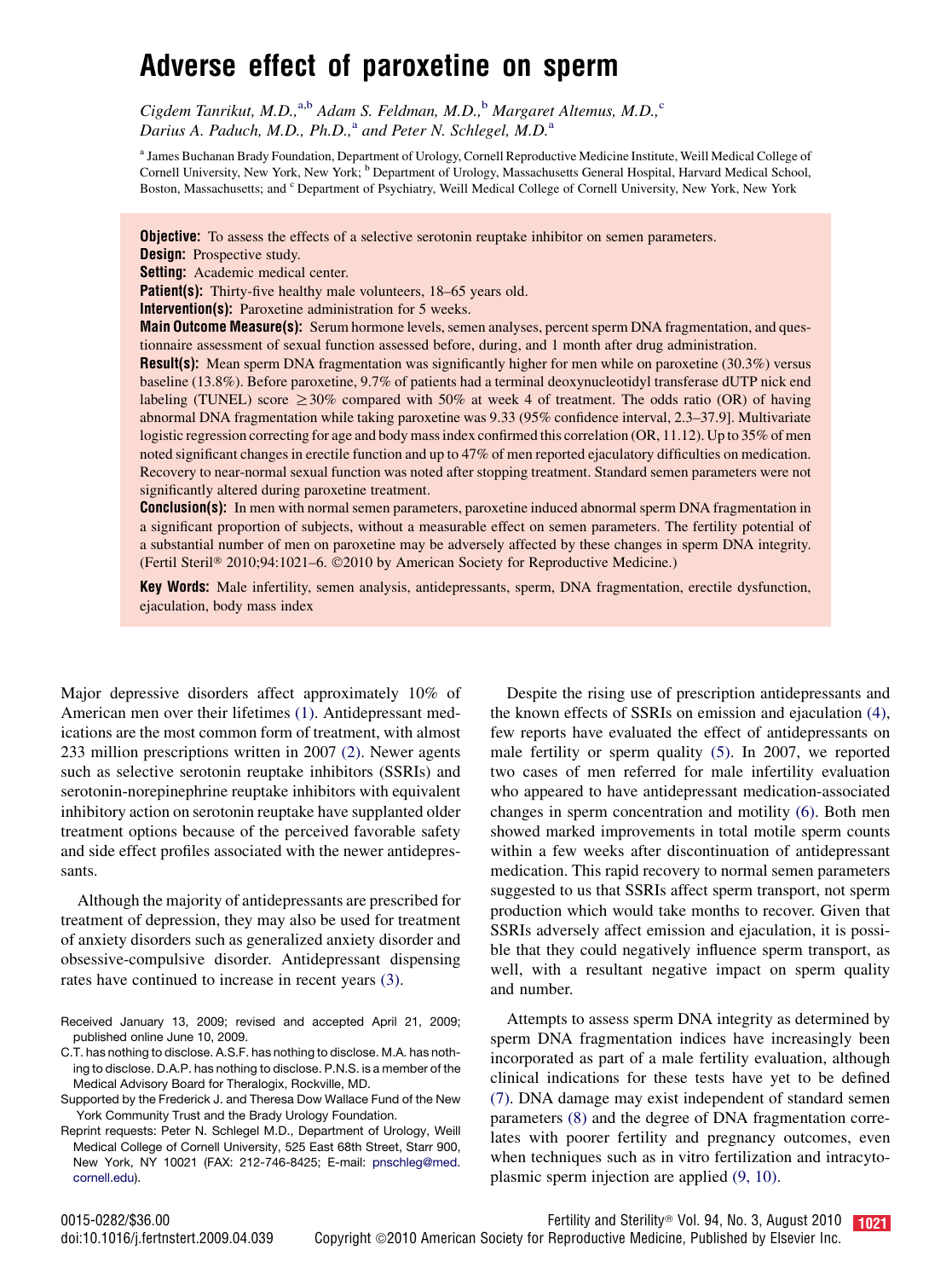We designed the study described herein to assess the potential impact of one SSRI, paroxetine, on standard semen parameters, sperm DNA integrity, endocrine profiles, and sexual function in healthy men. We hypothesize that SSRIs produce a negative impact on semen parameters by exerting an influence on sperm transport, not by disturbing spermatogenesis. An increase in sperm DNA fragmentation that occurs with delayed sperm transport has been observed in men with ejaculatory defects as well as men with obstructive azoospermia [\(11\)](#page-4-0). Paroxetine was selected for use in this study because it has a relatively short half-life and has been shown previously to exert the strongest effect in delaying ejaculation [\(12, 13\)](#page-4-0).

# MATERIALS AND METHODS **Participants**

Normal, healthy male volunteers (18–65 years old) were recruited to identify men with normal semen parameters and physical examinations. Exclusion criteria included: known sexual dysfunction, tobacco use, illicit drug use, alcohol intake greater than 2 ounces daily, prescription medications, history of psychiatric disorder, previous chemotherapy or radiation, history of seizure disorder, clinically detected varicocele, oligoasthenospermia or azoospermia or ongoing attempts to initiate pregnancy. Volunteers were excluded if suspicion of an Axis I psychiatric disorder was found on Structured Clinical Interview for the Diagnostic and Statistical Manual of Mental Disorders IV [\(14\).](#page-4-0) Brief sexual function inventory (BSFI) [\(15\)](#page-4-0), and a screening semen analysis were done at the outset. A total of 35 volunteers were enrolled after the initial screening process. All participants granted written informed consent before enrollment in the study and initiation of testing.

### Study Design

A second semen sample before medication initiation was obtained at least 3 weeks later, and semen parameter results were averaged together as baseline values for each patient. Hormonal parameters were drawn between 8:00 and 10:30 AM. Specimens were obtained before starting medication to assess baseline T, FSH, LH,  $E_2$ , and PRL levels. Interassay and intraassay coefficients of variation for all hormones tested ranged from 4.4–11.6%.

Paroxetine was administered for 5 weeks using an escalating dosing schedule: week 1, 10 mg daily; week 2, 20 mg daily; weeks 3 and 4, 30 mg daily; week 5, 20 mg daily. Semen analyses were performed at the end of weeks 2 and 4. Serum blood samples and the BSFI were repeated at the end of week 4. One month after cessation of medication, each subject provided a final ejaculated specimen and again completed the BSFI. Sperm DNA integrity (deoxyuride-5'triphosphate biotin nick end labeling [TUNEL]) assays were performed on one baseline semen sample and on the week 4 sample. Subjects were instructed to abstain from ejaculation for 2–5 days before semen analysis.

This research protocol was approved and monitored by the Weill Cornell Medical College Institutional Review Board and entered into the National Institutes of Health clinical trials database before initiation of the study.

### Laboratory Testing

All laboratory personnel were blinded to samples.

Semen analyses Semen samples were collected into a sterile container and allowed to liquefy at  $37^{\circ}$ C for 30 minutes. A single technician in a New York State–certified laboratory assessed standard semen parameters using World Health Organization standards [\(16\)](#page-4-0).

Hormonal evaluation Approximately 8 mL of peripheral blood was obtained via venipuncture and serum was separated immediately by centrifugation. Serum samples were stored at  $-20^{\circ}$ C, and all samples were run in duplicates using commercially available enzyme immunoassay kits for T (TE080S) and  $E_2$  (ES071S) and enzyme-linked immunosorbent assay kits for PRL (PR063F), FSH (FS046F), and LH (LH049F; Calbiotech, Inc., Spring Valley, CA).

Sperm DNA integrity analysis For TUNEL assays of sperm, four smears from each semen sample were prepared on glass slides and air-dried. The In Situ Cell Death Detection Kit with Fluorescein isothiocyanate (FITC; Roche Diagnostics GmbH, Mannheim, Germany) was used with modifications. Each slide was fixed with 4% paraformaldehyde (1 mL) in phosphate-buffered saline (PBS) solution and incubated at room temperature for 1 hour. Slides were washed with icecold PBS then permeabilized with TritonX in 0.1% sodium citrate for 5 minutes. Slides were again washed with PBS then incubated with a mixture of the TUNEL enzyme solution containing terminal deoxynucleotidyl transferase plus TUNEL labeling solution containing deoxyuridine triphosphate. A Parafilm M strip (Alcan Packaging, Darien, CT) was applied to each slide, and the slides were incubated in a dark, moist chamber at  $37^{\circ}$ C for 1 hour. After labeling, slides were taken out of the chamber, the Parafilm M was removed, and the cells were washed with PBS. Vectashield (Vector Laboratories, Burlingame, CA) with 4',6-diamidino-2-phenylindole (DAPI) was applied to each slide for DNA counterstaining, and a cover slip was applied. Cells were allowed to stain overnight. Two negative and two positive controls were tested with each batch.

Slides were analyzed using an epifluorescent microscope at  $\times$ 400 magnification. The number of DAPI-positive cells were counted then, in the same field, the number of FITCpositive cells were recorded. At least 100 DAPI-positive cells were counted for one single tally. The number of FITCpositive cells detected were divided by DAPI-positive cells  $\times$  100 to produce the percentage of TUNEL-positive cells (containing fragmented DNA), and at least four separate fields were analyzed.

## Statistical Analysis

A prospective power calculation assuming a normal distribution of semen analyses with an estimated standard deviation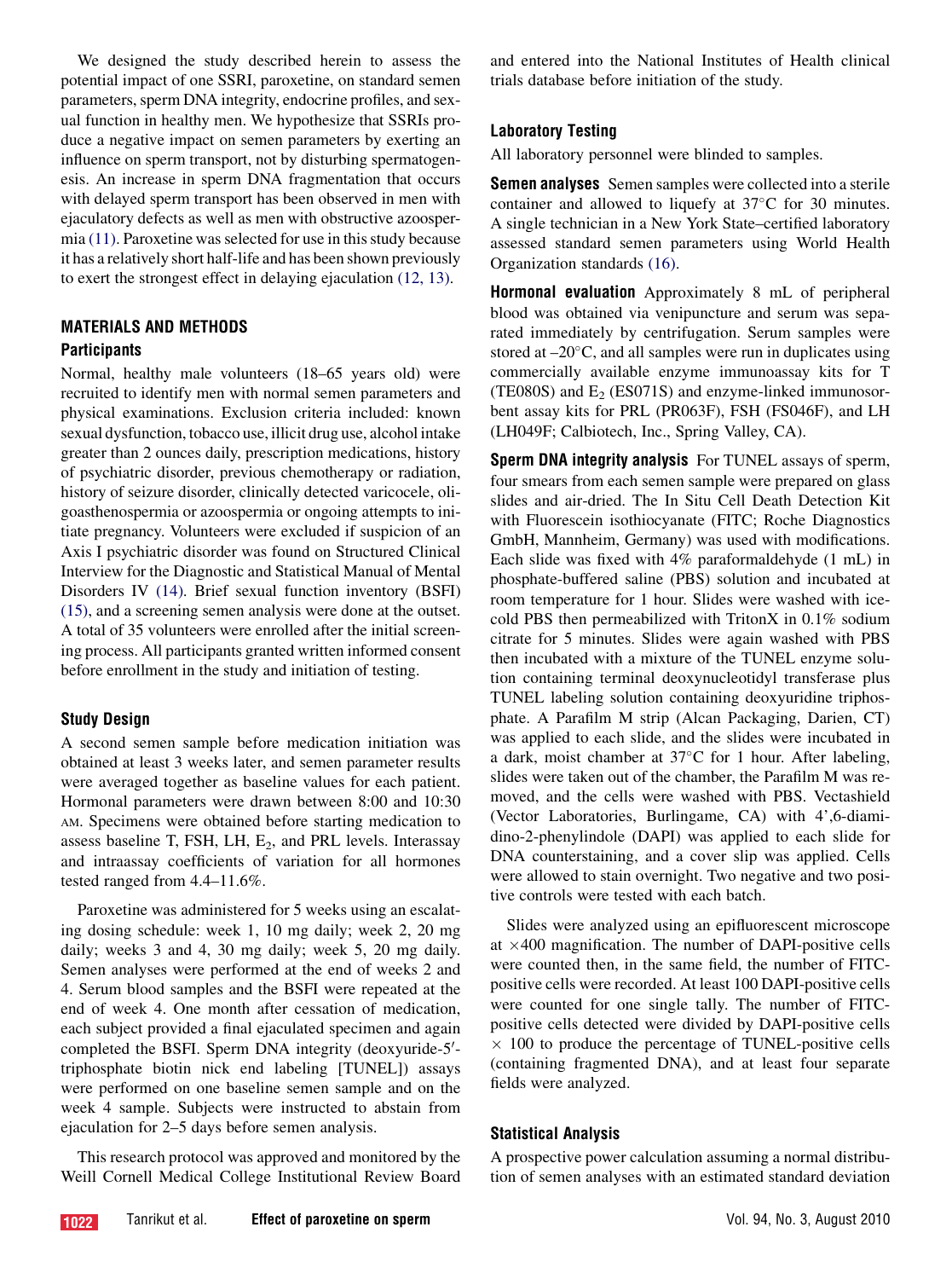# FIGURE 1

Semen parameters. Mean values for seminal volume, sperm concentration, percent total motility of sperm, and normal morphology are compared at baseline, week 2 of paroxetine, week 4 of paroxetine, and 1 month after discontinuation of paroxetine. There were no statistically significant differences (ANOVA).



of 25%, a 20% change in semen parameters when on medication, a two-sided alpha of 0.05, and a beta level of 0.15 yielded a required sample size of 31 subjects. Semen parameters, hormone levels, TUNEL assays, and sexual function scores for each individual were compared at each time point. Continuous data were assessed for normality using the Shapiro-Wilk test. The central limit theorem was invoked for those distributions that approached normality. Continuous data were analyzed using ANOVA and repeated measures t test comparisons for parametric data and Wilcoxon and Kruskal-Wallis tests for nonparametric data. Dichotomous measures using standardized cutoffs were evaluated by contingency table analysis. All statistical analyses were performed using SAS JMP 7.0 software (SAS Institute, Inc., Cary, NC).

### RESULTS

Eighty-four men were screened, and 35 subjects enrolled. Mean age of subjects was  $33.9 \pm 11.1$  years (range, 19–58) years) and mean body mass index (BMI) was  $26.9 \pm 4.4$ (range, 19.4–38.1). Eleven  $(31.4\%)$  patients had a BMI <25, 15 (42.9%) patients had a BMI of 25–30, and 9 (25.7%) patients had a BMI  $\geq$  30. Two patients left the study after medication initiation: one because of medication side effects and one was lost to follow-up after completing medication.

#### Endocrine Effects

Statistically significant decreases in serum T (844 ng/dL vs. 605 ng/dL;  $P=0.015$ , t test) and E<sub>2</sub> (28.8 pg/mL vs. 20.6 pg/mL;  $P=0.019$ , t test) were noted with paroxetine. However, the decreased values on medication remained well within the normal reference range for each of these hor-

# FIGURE 2

Comparison of mean TUNEL scores. Mean percentage of sperm DNA fragmentation at baseline was 13.8%; this rose to 30.3% at week 4 of paroxetine administration (*P* < 0.001, *t* test).



mones. There were no significant changes in serum concentrations of FSH, LH, or PRL during paroxetine treatment.

#### Semen Parameters

Semen parameters (volume, concentration, motility, and morphology) were not significantly altered during SSRI treatment (Fig. 1).

#### DNA Fragmentation

Mean TUNEL score was significantly higher on SSRI (30.3%) vs. baseline (13.8%;  $P < 0.001$ , t test; Fig. 2). At baseline, 9.7% of patients had a TUNEL score  $\geq 30\%$ , compared with 50% patients with a TUNEL score  $\geq$  30% at week 4 of SSRI administration  $(P=0.001,$  Fisher's Exact; [Fig. 3](#page-3-0)). The odds ratio (OR) of having abnormal DNA fragmentation while taking an SSRI was 9.33 (95% confidence interval [CI], 2.3–37.9]. Multivariate logistic regression, correcting for age and BMI, confirmed that SSRI treatment was significantly correlated with increased DNA fragmentation (OR, 11.12;  $P < 0.001$ ).

A subset analysis of men who had a T level decrease  $\geq 150$ ng/dL was performed to assess whether this decrease correlated with an increase in DNA fragmentation to  $\geq 30\%$ . No correlation was found  $(P=1,$  Fisher's exact).

An incidental finding was that men with abnormal TUNEL score had a higher BMI. Analysis of variance revealed a mean BMI of 25.7 for TUNEL score <30% and a mean BMI of 28.2 for TUNEL score  $\geq$  30% (P < 0.02). A similar trend was noted when BMI and TUNEL scores were compared at baseline and on paroxetine  $(P=0.05$  and  $P=0.13$ , respectively), but it did not reach statistical significance.

#### Sexual Dysfunction

The BSFI results revealed significant sexual dysfunction while taking an SSRI compared with baseline. Four questions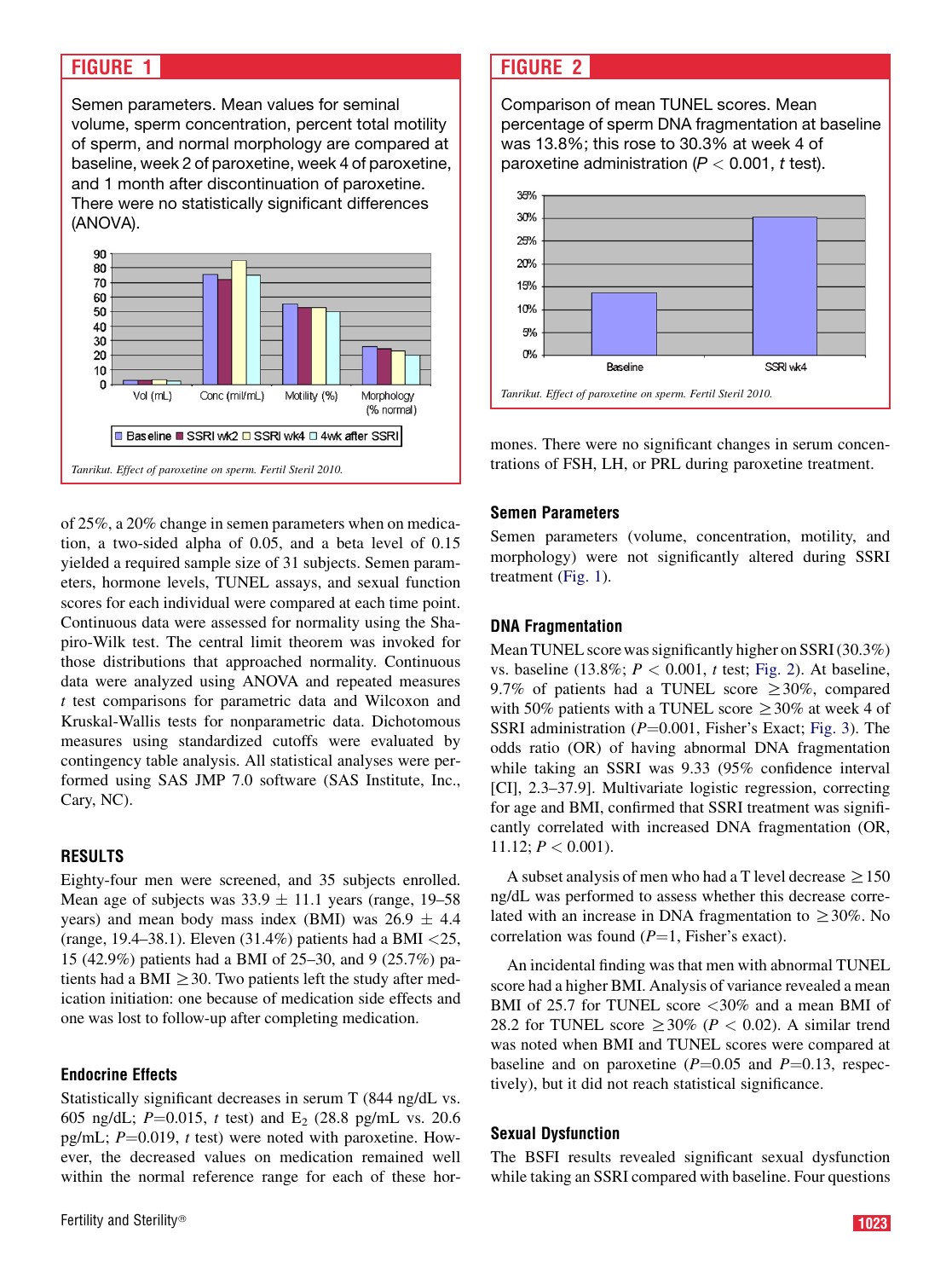# <span id="page-3-0"></span>FIGURE 3

TUNEL results with 30% threshold. Only 9.7% of patients had a TUNEL score  $\geq$ 30% before medication compared with 50% of patients at week 4 of paroxetine ( $P$ =0.001,  $\chi$ -square).



of the BSFI address erectile function and three address ejaculatory function. Up to 35% of men noted significantly worsened erectile function ( $P < 0.003$ ; Fig. 4), and 47% of subjects reported significant declines in ejaculatory function  $(P \le 0.002; Fig. 5)$ . These significant changes from baseline returned to near-normal one month after treatment. Several patients experienced severe ejaculatory dysfunction while taking paroxetine and were unsuccessful in providing a semen sample after attempts on three separate days. This occurred in two men during week 2 and in four men during week 4.

# FIGURE 4

Changes in erectile function. Four questions (questions 3, 4, 5, 9) of the BSFI pertain to erectile function, rated on a scale of 0 (most severe dysfunction) to 4 (no dysfunction). The percentage of patients responding 0, 1, or 2 to the four questions increased significantly while taking paroxetine, from 3–6% to 30–41%. Erectile function returned to or approached baseline 1 month after cessation of medication ( $P < 0.003$ ,  $\chi$ -square).



# FIGURE 5

Changes in ejaculatory function. Three questions (questions 6, 7, 10) of the BSFI assess ejaculatory function, rated on a scale of 0 (most severe dysfunction) to 4 (no dysfunction). The percentage of patients responding 0, 1, or 2 to the three questions increased significantly while taking paroxetine, from 3–9% to 30–56%. Ejaculatory function approached baseline 1 month after cessation of medication with only 9% of patients complaining of more than mild dysfunction ( $P \le 0.002$ ,  $\chi$ -square).



### **DISCUSSION**

This study sought to further evaluate the effect of SSRIs on male fertility potential after previously published anecdotal observations identified dramatically affected total motile sperm counts associated with SSRI use [\(6\).](#page-4-0) In this study, we have demonstrated that marked changes in sperm DNA fragmentation occur during paroxetine treatment that are not reflected by changes in standard semen parameters. Not only did mean DNA fragmentation levels increase from 13.8 to 30.3% on paroxetine, but the percentage of patients with abnormal DNA fragmentation ( $\geq 30\%$ ) rose from 9.7–50%. Integrity of DNA is important to normal fertility [\(17, 18\)](#page-4-0) and affects the success of intrauterine insemination. Abnormal sperm DNA integrity also affects pregnancy outcomes with the most advanced assisted repro-ductive technologies [\(10, 19, 20\).](#page-4-0) The threshold of  $\geq 30\%$ sperm DNA fragmentation has been suggested as a cut-off point to identify men with poorer fertility [\(21\)](#page-5-0). The fivefold increase in the number of patients who developed abnormal sperm DNA integrity while taking paroxetine in this study is unsettling. Although fertility was not directly assessed in this study, these marked changes in the DNA integrity of sperm suggest an adverse fertility effect related to paroxetine use.

Both serum  $T$  and  $E_2$  levels decreased significantly during treatment in this study. Two other studies that have included hormonal assessment of patients who were receiving an SSRI (fluoxetine) for major depressive disorder have not shown any significant changes in serum T during treatment [\(22,](#page-5-0) [23\)](#page-5-0). Because the lower values in our study were well within the normal range for each hormone, the differences are likely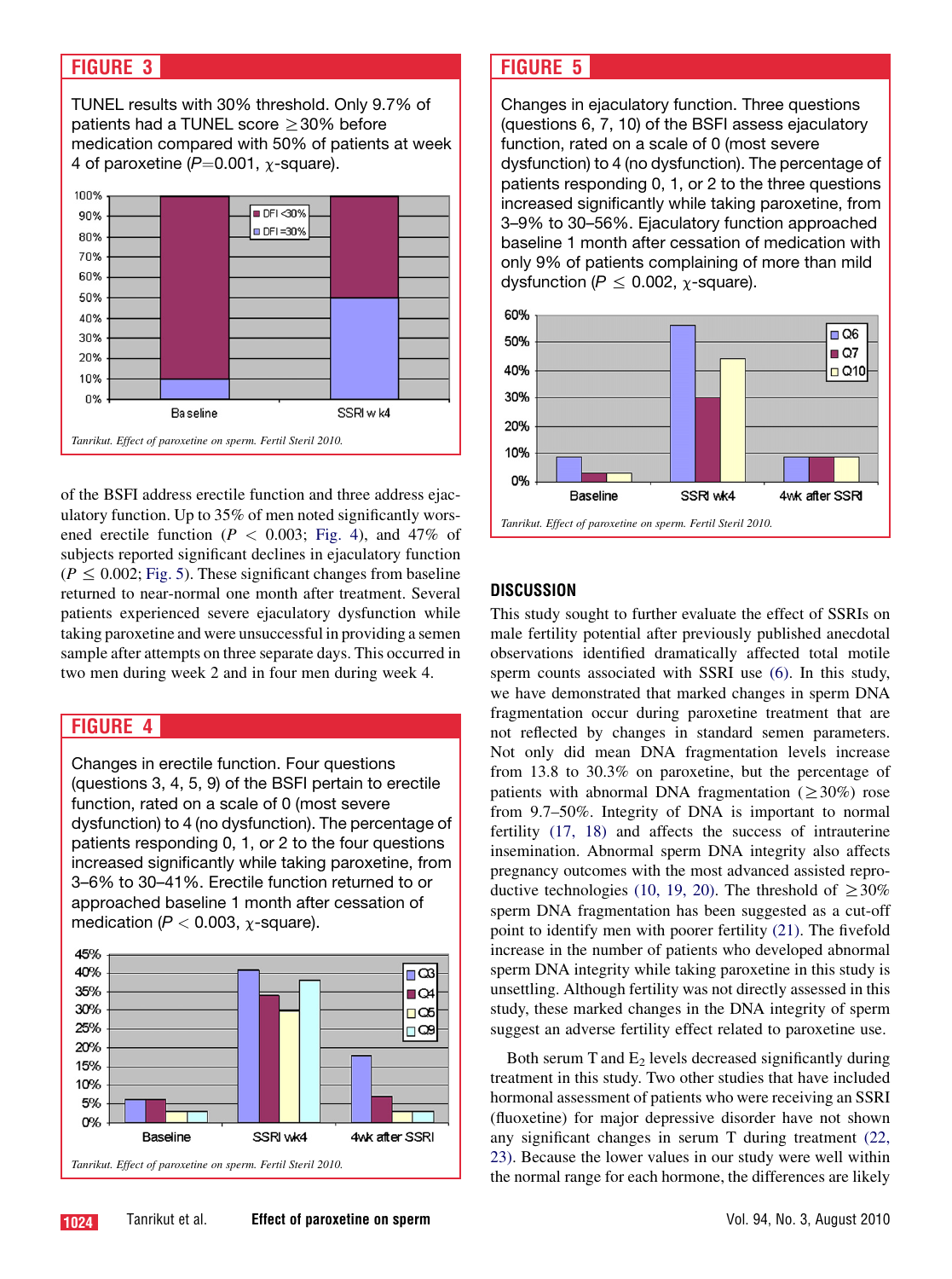<span id="page-4-0"></span>of little clinical relevance in healthy men. However, low or low-normal serum testosterone levels are often found in men examined for a fertility evaluation. In those men, an approximately 28% decrease in serum T level levels could have clinical relevance with symptoms of hypogonadism and/or potential negative impacts on spermatogenesis. The drop in T and  $E_2$  levels that was noted in our study may partially explain recent reports of increased fractures in older patients using SSRIs [\(24, 25\).](#page-5-0)

Of note, changes to sperm DNA quality occurred without changes in standard semen parameters with paroxetine. For patients taking SSRIs and desiring fertility, the standard semen analysis would not show sperm DNA damage. Serotonin affects the ejaculatory response and sperm transport. The extent of this effect may vary from patient to patient. Whereas limited changes in serotonin-related effects may moderately slow sperm transport resulting only in altered sperm DNA integrity without changes in sperm numbers, a limited number of men may experience more dramatic effects on sperm transport causing deterioration of standard semen parameters, such as those patients reported in our prior publication  $(6)$ . Again, the rapid recovery of semen parameters in the initial case reports coupled with the lack of change of FSH in this study supports a mechanism of impact via sperm transport rather than sperm production, although basic science studies would be warranted to confirm this concept.

Patients already taking an SSRI were not considered for this study, as we could not test for changes in semen parameters if subjects were already taking medication. Furthermore, for patients who are clinical candidates for treatment of anxiety or depression with SSRIs and have not yet started medication, their inherent psychiatric condition could affect sperm production, thereby creating confounding variables in evaluating the effects of paroxetine. As an initial investigation of our case study findings, this was a proof-of-principle study and a placebo arm was not included because of the additional significant expense that would have been incurred for the study. Future studies may incorporate a placebo-controlled design.

The incidental finding of a relationship between BMI and sperm DNA fragmentation is of interest. Although other studies have reported that increased BMI is associated with lower sperm concentration and decreased motility  $(26, 27)$ , we are aware of only one other study that identifies an association between high BMI and elevated sperm DNA fragmentation [\(28\)](#page-5-0). This relationship will be evaluated further in future studies.

The potential compromise of male fertility caused by increased sperm DNA fragmentation associated with paroxetine use is an important concern, given the prevalence of depressive disorders and the upward prescribing trends for SSRI antidepressants. It remains to be seen whether similar degrees of DNA fragmentation occur with alternative SSRIs or other classes of antidepressants. We plan future largerscale, randomized, placebo-controlled trials with other SSRIs to further explore these findings and possibilities.

Acknowledgments: The authors thank Richard Lee, M.D., and Alex Bolyakov, M.S., who assisted with TUNEL assays and performed hormonal assays, respectively. Marc Goldstein, M.D., supervised semen analyses performed for this study, with our gratitude. We greatly appreciate the efforts of PeggyAnn King, R.N., who assisted with subject medication teaching and blood draws. All contributors are affiliated with the Cornell Reproductive Medicine Institute, Weill Medical College of Cornell University, New York, New York.

### **REFERENCES**

- 1. National Institute of Mental Health. Depression in men. 2009. Available at: [http://www.nimh.nih.gov/health/topics/depression/men-and-depression/](http://www.nimh.nih.gov/health/topics/depression/men-and-depression/depression-in-men.shtml) [depression-in-men.shtml.](http://www.nimh.nih.gov/health/topics/depression/men-and-depression/depression-in-men.shtml) Last accessed January 2, 2009.
- 2. IMS Health, IMS National Prescription Audit Plus. Last accessed November 2, 2008. [http://www.imshealth.com/portal/site/imshealth.](http://www.imshealth.com/portal/site/imshealth)
- 3. Rosack J. New data show declines in antidepressant prescribing. Psychiatr News 2005;40:1.
- 4. Waldinger MD, Hengeveld MW, Zwinderman AH, Olivier B. Effect of SSRI antidepressants on ejaculation: a double-blind, randomized, placebo-controlled study with fluoxetine, fluvoxamine, paroxetine, and sertraline. J Clin Psychopharmacol 1998;18:274–81.
- 5. Hendrick V, Gitlin M, Althshuler L, Korenman S. Antidepressant medications, mood and male fertility. Psychoneuroendocrinology 2000;25: 37–51.
- 6. Tanrikut C, Schlegel PN. Antidepressant-associated changes in semen parameters. Urology 2007;69:185.e5–185.e7.
- 7. Collins JA, Barnhart KT, Schlegel PN. Do sperm DNA integrity tests predict pregnancy with in vitro fertilization? Fertil Steril 2008;89:823–31.
- 8. Saleh RA, Agarwal A, Nelson DR, Nada EA, El-Tonsy MH, Alvarez JG, et al. Increased sperm nuclear DNA damage in normozoospermic infertile men: a prospective study. Fertil Steril 2002;78:313–8.
- 9. Evenson DP, Jost LK, Zinamen MJ, Zinaman MJ, Clegg E, Purvis K, et al. Utility of the sperm chromatin structure assay (SCSA) as a diagnostic and prognostic tool in the human fertility clinic. Hum Reprod 1999;14:1039–49.
- 10. Bungum M, Humaidan P, Axmon A, Spano M, Bungum L, Erenpreiss J, et al. Sperm DNA integrity assessment in prediction of assisted reproduction technology outcome. Hum Reprod 2007;22:174–9.
- 11. Ramos L, Kleingeld P, Meuleman E, van Kooy R, Kremer J, Braat D, et al. Assessment of DNA fragmentation of spermatozoa that were surgically retrieved from men with obstructive azoospermia. Fertil Steril 2002;77:233–7.
- 12. Waldinger MD, Zwinderman AH, Olivier B. SSRIs and ejaculation: a double-blind, randomized, fixed-dose study with paroxetine and citalopram. J Clin Psychopharmacol 2001;21:556–60.
- 13. Waldinger MD, Zwinderman AH, Oliver B. Antidepressants and ejaculation: a double-blind, randomized, placebo-controlled, fixed-dose study with paroxetine, sertraline, and nefazodone. J Clin Psychopharmacol 2001;21:293–7.
- 14. Spitzer RL, Williams JB, Gibbon M, First MB. Structured clinical interview for DSM-IV: non-patient version. New York: Biometrics Research Department, Columbia University, 1994.
- 15. O'Leary MP, Fowler FJ, Lenderking WR, Barber B, Sagnier PP, Guess HA, et al. A brief male sexual function inventory for urology. Urology 1995;46:697–706.
- 16. World Health Organization. Laboratory manual for the examination of human semen and sperm-cervical mucus interaction. 3rd ed. New York: Cambridge University Press, 1993.
- 17. Agarwal A, Said RM. Role of sperm chromatin abnormalities and DNA damage in male infertility. Hum Reprod Update 2003;9:331–45.
- 18. Lewis SE, Aitken RJ. DNA Damage to spermatozoa has impacts on fertilization and pregnancy. Cell Tissue Res 2005;322:33–41.
- 19. Virro MR, Larson-Cook KL, Evenson DP. Sperm chromatin structure assay (SCSA) parameters are related to fertilization, blastocyst development, and ongoing pregnancy in in vitro fertilization and intracytoplasmic sperm injection cycles. Fertil Steril 2004;81:1289–95.
- 20. Evenson D, Wixon R. Meta-analysis of sperm DNA fragmentation using the sperm chromatin structure assay. Reprod Biomed Online 2006;12:466–72.